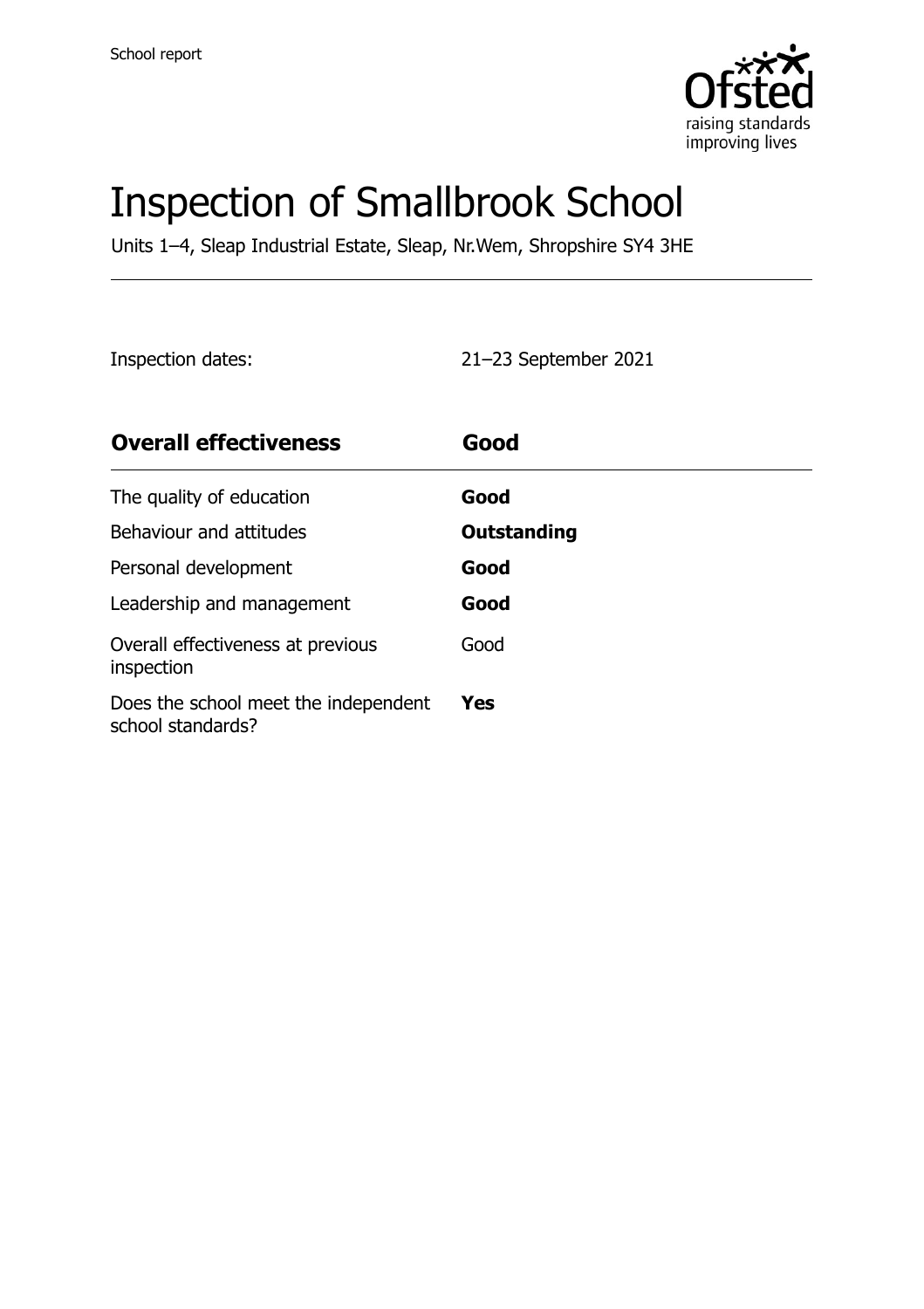

#### **What is it like to attend this school?**

Staff care for, nurture, educate and ultimately transform the lives of pupils who attend. Staff quickly get to know everything about individual pupils, so that they can personalise their approaches. This starts before pupils start at the school. Staff know that in the past, pupils have had a disrupted and often negative experience of education and care. Everyone at the school is determined to make sure that this does not happen anymore. As a member of staff commented, 'These pupils don't deserve the best – they deserve more than the best.'

Pupils who previously had poor attendance are now happy to attend school full time. Staff keep pupils safe, and help them develop their interests, knowledge and skills. Staff take time to understand and work closely with parents and carers. Pupils' behaviour has improved as a result. Pupils are engaged in and succeeding in their learning and get good qualifications.

Pupils know that staff deal with any behaviour issues, such as bullying, quickly. 'It's nipped in the bud,' said one pupil. At the same time, pupils are learning to take responsibility for their behaviour. There is a real sense of family, a view echoed by staff and pupils.

#### **What does the school do well and what does it need to do better?**

Pupils access a broad curriculum, which staff carefully map out. It includes opportunities to pursue vocational interests and qualifications, including GCSEs. Teachers have high expectations for pupils. They know that pupils are likely to have gaps in their learning, so they make sure that these gaps are addressed. At the same time, they know what they want pupils to achieve in the longer term.

The curriculum and accompanying schemes in most subjects are suitably sequenced. Staff revisit concepts, building on what has been taught before. Teachers make regular checks on how well pupils are getting on. They use this information to inform future planning. In a few subjects, work is ongoing to develop and refine schemes of work. The COVID-19 (coronavirus) pandemic has hampered this work. There are long-term plans and schemes in place, but teachers have not yet made enough connections from key stage 2 to key stage 3.

Leaders make sure that staff carefully plan and deliver sensitive curriculum content. Teachers work with health and care professionals to achieve this. Teachers ensure that pupils are learning how to keep themselves safe, now and in the future. Staff do not shy away from exploring difficult topics. They do this in a thoughtful way, using appropriate vocabulary.

Teachers are creative in their delivery of the curriculum. Subject leaders are knowledgeable. Their passion for their subject often rubs off onto the pupils. Staff tailor activities to get pupils hooked on their learning. The special educational needs coordinator (SENCo) ensures that staff have the right advice and training to support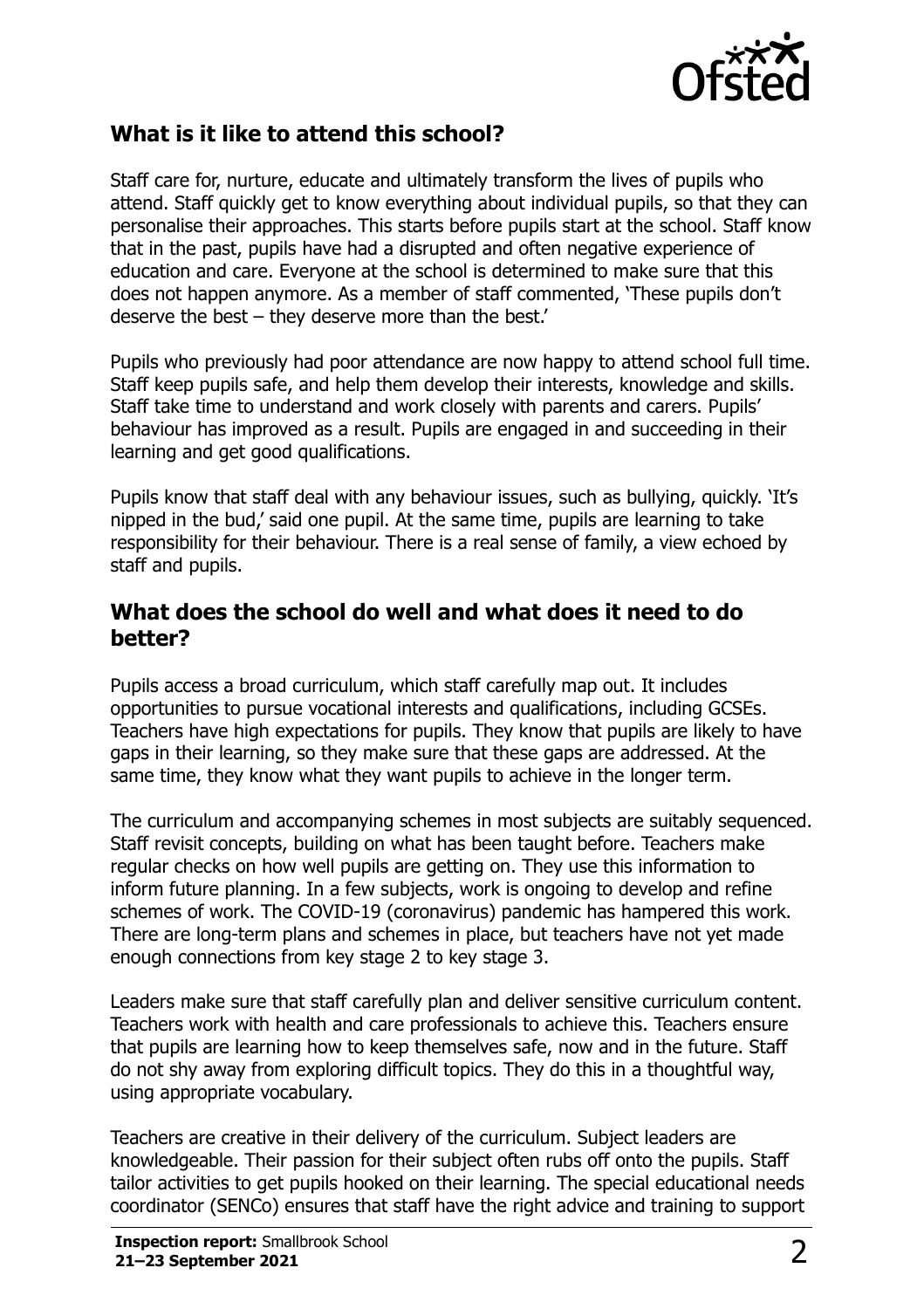

and manage pupils' special educational needs. The school environment celebrates pupils' learning through displays of work. Pupils are rightly proud of their achievements.

A very small number of pupils are at an early stage of reading. They follow a suitable phonics scheme. It helps them learn to decode words and become more fluent readers. Teachers have planned the range of texts for older, reluctant readers that will pique their interest. While staff have information on pupils' reading abilities, not all staff have been trained in phonics.

Pupils are being well prepared for their next steps into education, employment and training. An independent careers adviser builds relationships with pupils in key stage 2. Older pupils receive appropriate advice and guidance. Some pupils go on to study at higher levels, such as A level, and others follow vocational routes.

Pupils' behaviour is excellent. Exclusions are rare. In lessons, pupils are motivated to learn and complete the work set for them. Pupils value the support they get. They understand the school's reward and consequence systems. On the few occasions that pupils may struggle to regulate their behaviour, staff support them well by using a calm and reflective approach. Staff rarely use physical interventions, and the number has declined over time. All these improvements are because of the nurturing relationships that exist between staff and pupils, and the holistic approach to understanding and regulating behaviour.

Expectations of respect and understanding of different faiths, cultures, tolerance, and protected characteristics permeate the school's approach to education. Pupils show respect to each other and to staff and approach sensitive topics in a mature way. Pupils are clear that any inappropriate behaviour, such as harassment or homophobic comments, will not be tolerated. Pupils explore all aspects of fundamental British values through the planned personal, social and health education (PSHE) curriculum. Pupils also participate in wider opportunities to develop their spiritual, moral, social and cultural understanding, through visits and charity work. Pupils are learning about the needs of others, as well as communication and employability skills as they run their free pop-up shop in Telford.

Pupils access a wide range of curriculum opportunities beyond the academic curriculum. Pupils talked positively about the different pursuits in which they take part, such as rock climbing, canoeing and the Duke of Edinburgh's Award.

The proprietor and leaders understand their statutory responsibilities. Effective systems are in place to check and hold leaders to account for their actions. The health and safety policy is implemented effectively, and regular checks and consideration of risks are made.

Leaders have ensured that all the independent school standards continue to be met. An up-to-date safeguarding policy is available on the school's website. The school's accessibility plan complies with schedule 10 of the Equality Act 2010.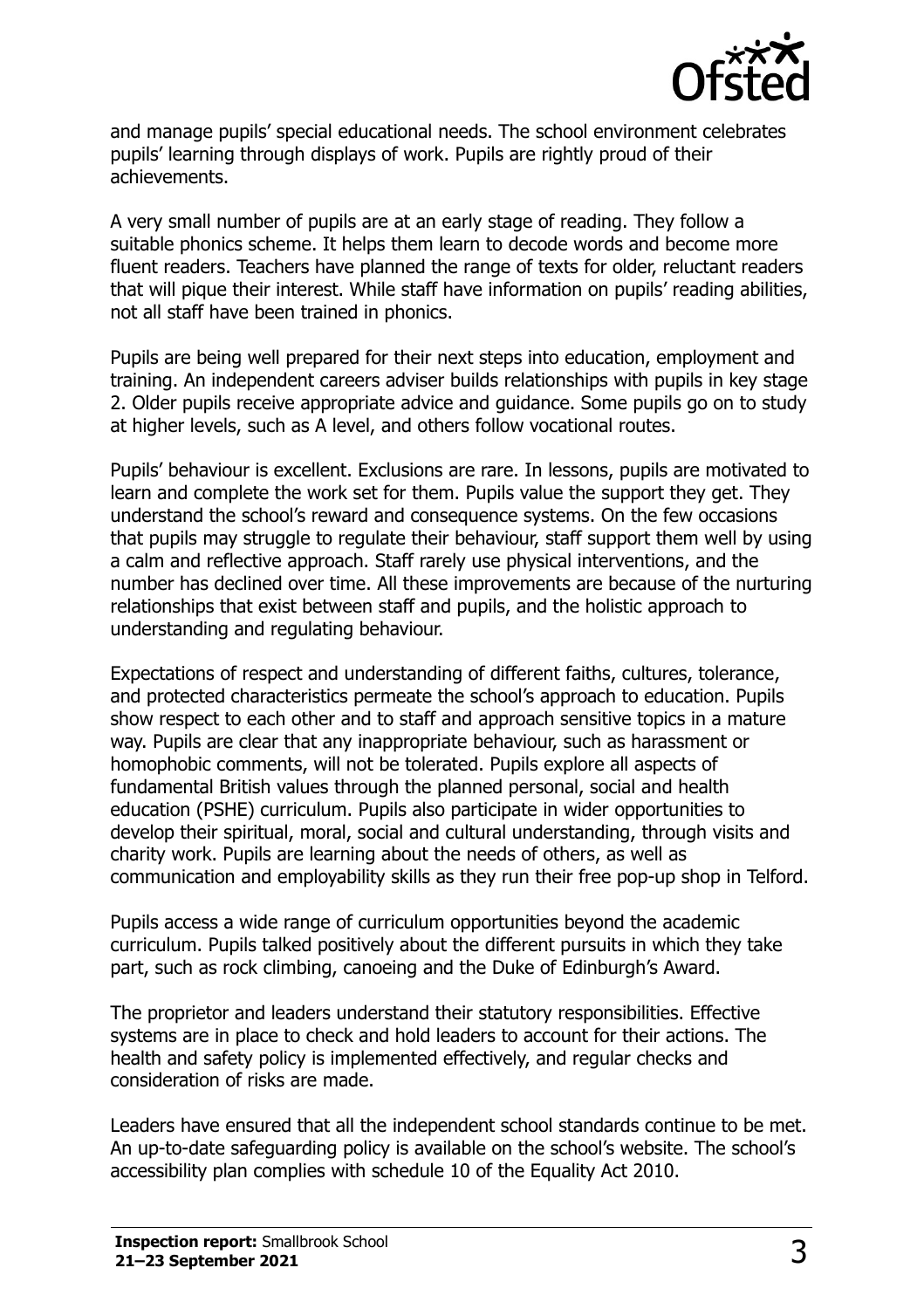

Leaders are reflective and want the very best for the pupils. Staff echo this. The pupils' past experiences are understood but are not used as an excuse. Staff say that leaders have created a supportive working environment. They feel respected and integral to the school. Parents also speak highly of the school and the positive difference it has made to their children's lives.

### **Safeguarding**

The arrangements for safeguarding are effective.

Safeguarding is given the utmost priority in the school through suitable preemployment checks, up-to-date training and a rigorous quality assurance process. The school's single central record is fully compliant. Staff are clear about their safeguarding responsibilities and the actions they should take if they have any concerns about pupils' or adults' behaviour.

Leaders reflect on any safeguarding incidents and adapt practice where appropriate. Everyone is aware that peer-on-peer abuse can happen in their school, so keep a close eye on pupils and raise concerns with the safeguarding leads. Pupils are given the opportunity to share concerns in single-sex groups.

#### **What does the school need to do to improve?**

### **(Information for the school and proprietor)**

- Leaders have not yet ensured that the curriculum content in a small number of foundation subjects has been clearly mapped from key stages 2 and 3. As a result, teachers are not clear about how pupils' knowledge and understanding are developed in a sequenced way. Leaders should ensure that the curriculum content is suitably mapped to enable a smooth transition between key stages, particularly key stage 2 to key stage 3, enabling pupils to build on their prior knowledge. Leaders should assure themselves that the curriculum identifies the pre-requisite skills and knowledge that pupils need before moving on to new content. It is clear from the actions that leaders have already taken that they are in the process of bringing this about.
- Newly appointed staff and some upper school staff have not been trained in phonics. As a result, they are not able to support weaker readers in the secondary phase as well as they might. Leaders should ensure that all staff gain an understanding of how pupils learn to read, so that older, weaker readers can be effectively supported in the secondary phase.

#### **How can I feed back my views?**

You can use [Ofsted Parent View](http://parentview.ofsted.gov.uk/) to give Ofsted your opinion on your child's school, or to find out what other parents and carers think. We use information from Ofsted Parent View when deciding which schools to inspect, when to inspect them and as part of their inspection.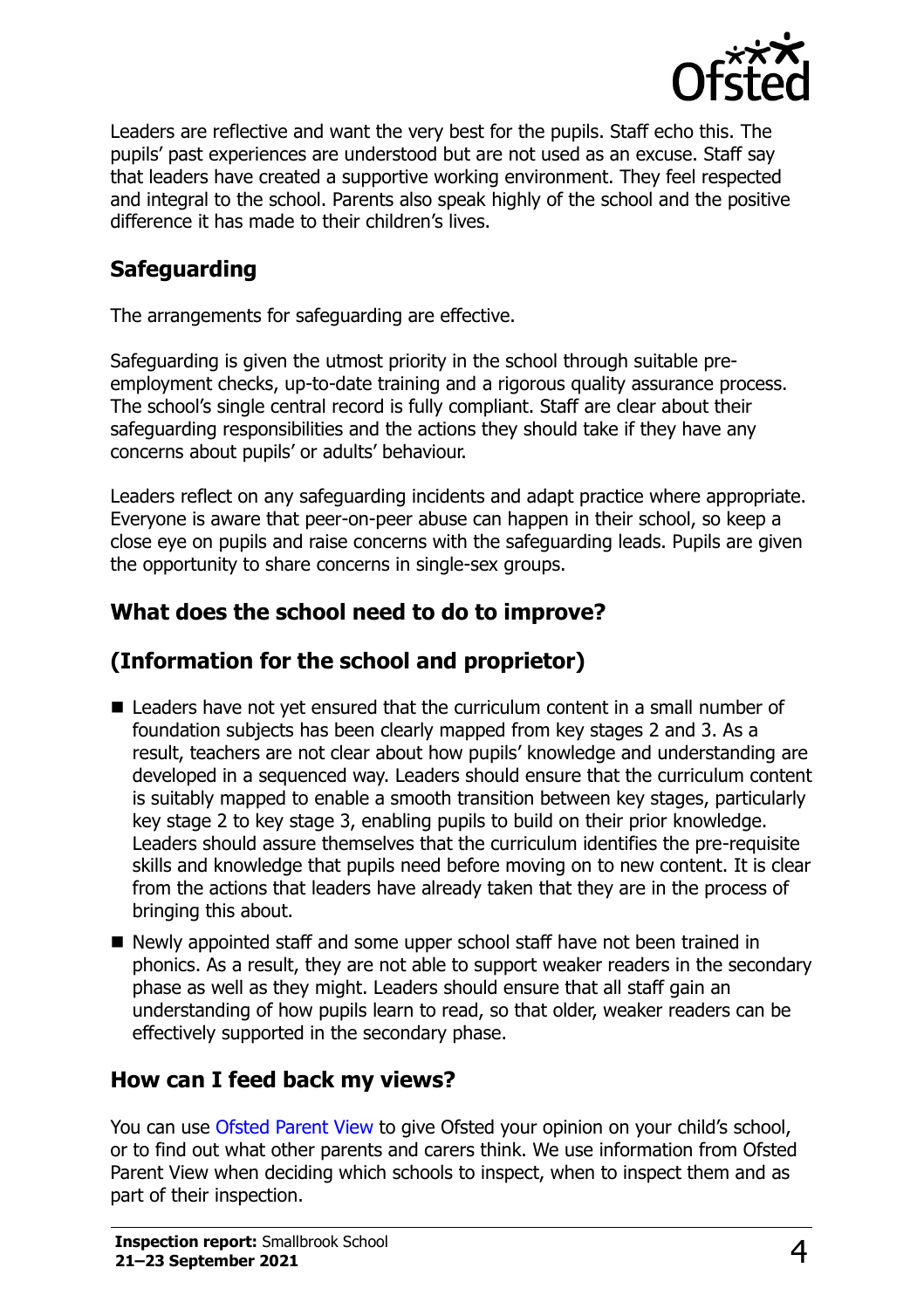

The Department for Education has further [guidance](http://www.gov.uk/complain-about-school) on how to complain about a school.

If you are the provider and you are not happy with the inspection or the report, you can [complain to Ofsted.](http://www.gov.uk/complain-ofsted-report)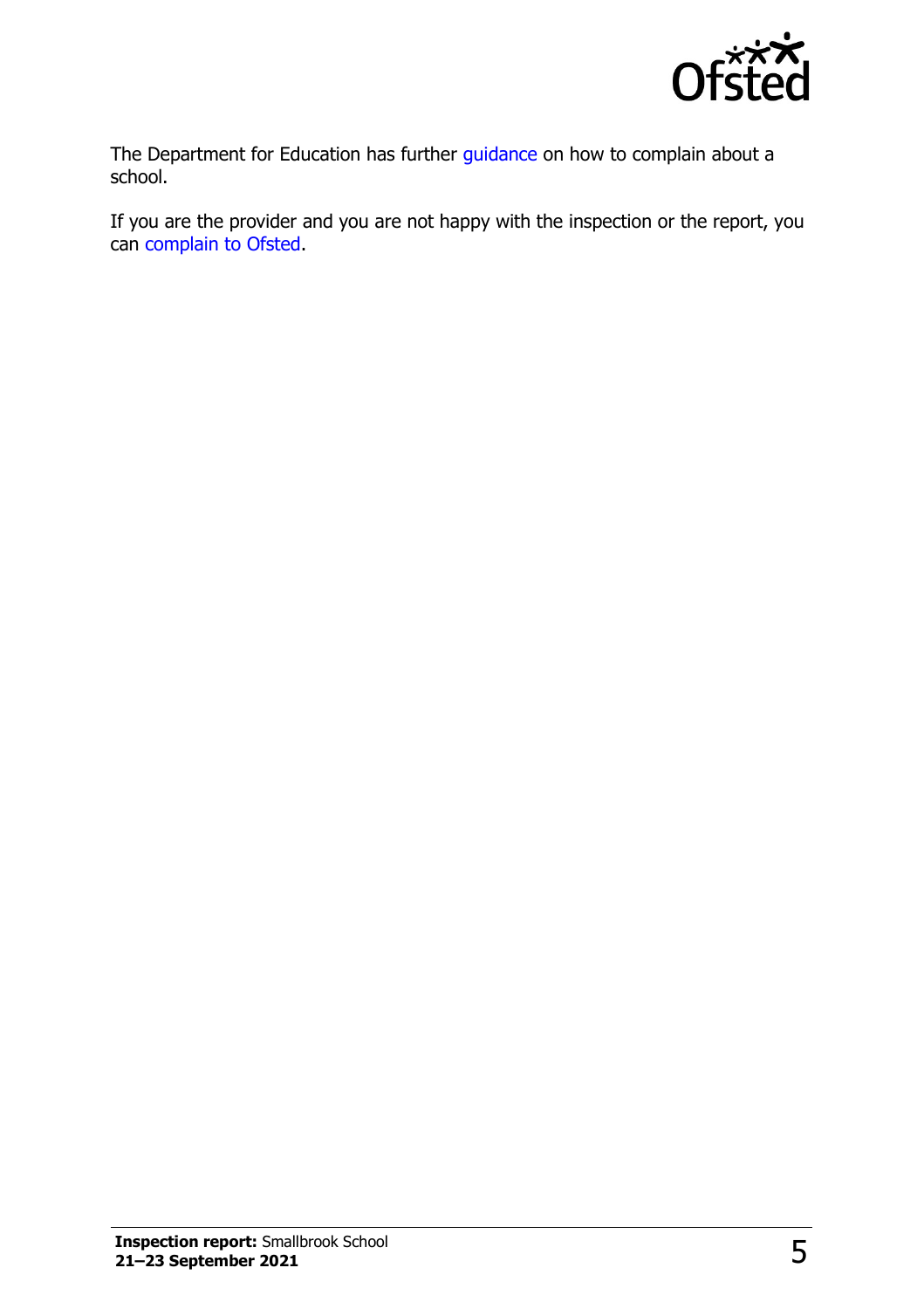

## **School details**

| Unique reference number                       | 134000                                 |
|-----------------------------------------------|----------------------------------------|
| <b>DfE registration number</b>                | 893/6026                               |
| Local authority                               | Shropshire                             |
| <b>Inspection number</b>                      | 10204069                               |
| <b>Type of school</b>                         | Other independent special school       |
| <b>School category</b>                        | Independent school                     |
| Age range of pupils                           | 7 to 19                                |
| <b>Gender of pupils</b>                       | Mixed                                  |
| Gender of pupils in the sixth form            | Mixed                                  |
| Number of pupils on the school roll           | 39                                     |
| Of which, number on roll in the sixth<br>form | $\overline{2}$                         |
| <b>Number of part-time pupils</b>             | $\overline{0}$                         |
| <b>Proprietor</b>                             | <b>Acorn Education and Care</b>        |
| <b>Chair</b>                                  | <b>Richard Power</b>                   |
| <b>Headteacher</b>                            | Craig Seretny                          |
| <b>Annual fees (day pupils)</b>               | £48,020 to £74,740                     |
| Telephone number                              | 01939 233 042                          |
| Website                                       | www.smallbrookschool.org.uk            |
| <b>Email address</b>                          | education.smallbrook@brynmelyncare.com |
| <b>Dates of previous inspection</b>           | 20-22 June 2017                        |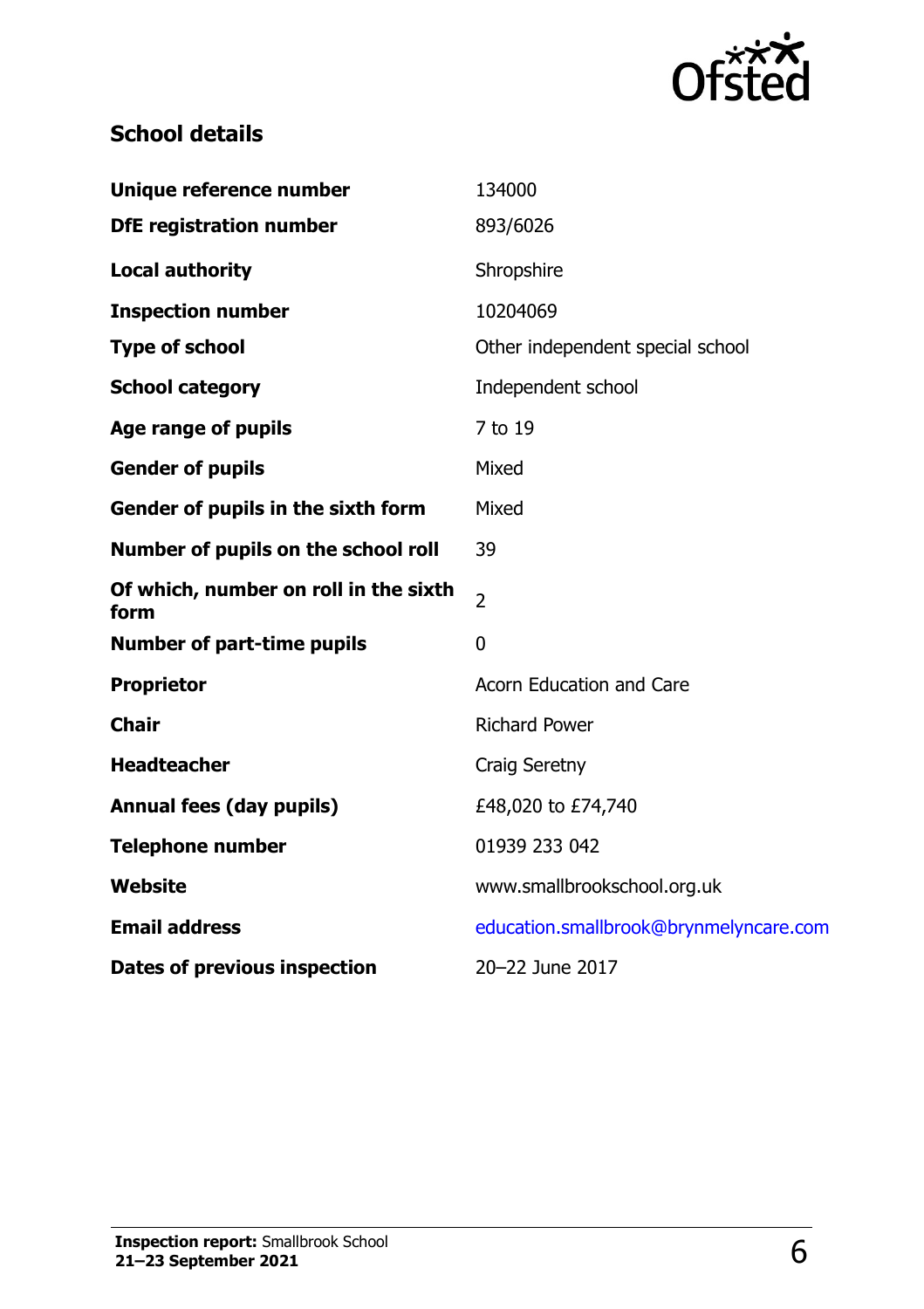

#### **Information about this school**

- Smallbrook School is an independent day special school for pupils with social, emotional and mental health needs. Pupils are placed at the school by many local authorities, most of whom are not in the West Midlands region. Most pupils have an education, health and care plan.
- The school operates two small satellite assessment provisions: one in Shropshire and one in Snowdonia. Local authorities commission 12-week education, health and care assessment places at these provisions.
- The school uses one unregistered alternative provider for a very small number of pupils.
- The school's proprietor has recently changed. It is not listed on the DfE's 'Get information about Schools' site, but the DfE has been informed.

#### **Information about this inspection**

Inspectors carried out this inspection under section 109(1) and (2) of the Education and Skills Act 2008. The purpose of the inspection is to advise the Secretary of State for Education about the school's suitability for continued registration as an independent school.

The school meets the independent school standards. These are the requirements set out in the schedule to the Education (Independent School Standards) Regulations 2014.

- $\blacksquare$  The lead inspector met with two representatives of the proprietor group the regional director and operations director. Inspectors also met with the headteacher, deputy headteachers, subject leaders, key stage leaders and the school's SENCo.
- Inspectors did deep dives in the following subjects: early reading, English, science, mathematics and PSHE. They visited lessons in these subjects, looked at pupils' work, talked to pupils, and talked to teachers and subject leaders. They listened to a very small number of pupils read. They also looked at vocational studies, humanities and food technology.
- $\blacksquare$  The school caters for pupils up to the age of 19 years. At the time of the inspection, there were a very small number of key stage 5 pupils, so findings about the provision for these pupils is incorporated into the main body of the report.
- Inspectors considered the way in which the school keeps pupils safe. The school's single central register was scrutinised, along with pupils' safeguarding records, attendance and incident reports, and records of physical interventions. The lead inspector met with the designated safeguarding lead and one of his deputies to discuss the actions the school takes to safeguard pupils. Inspectors spoke to staff about their training and understanding of safeguarding procedures, and views on their workload and well-being.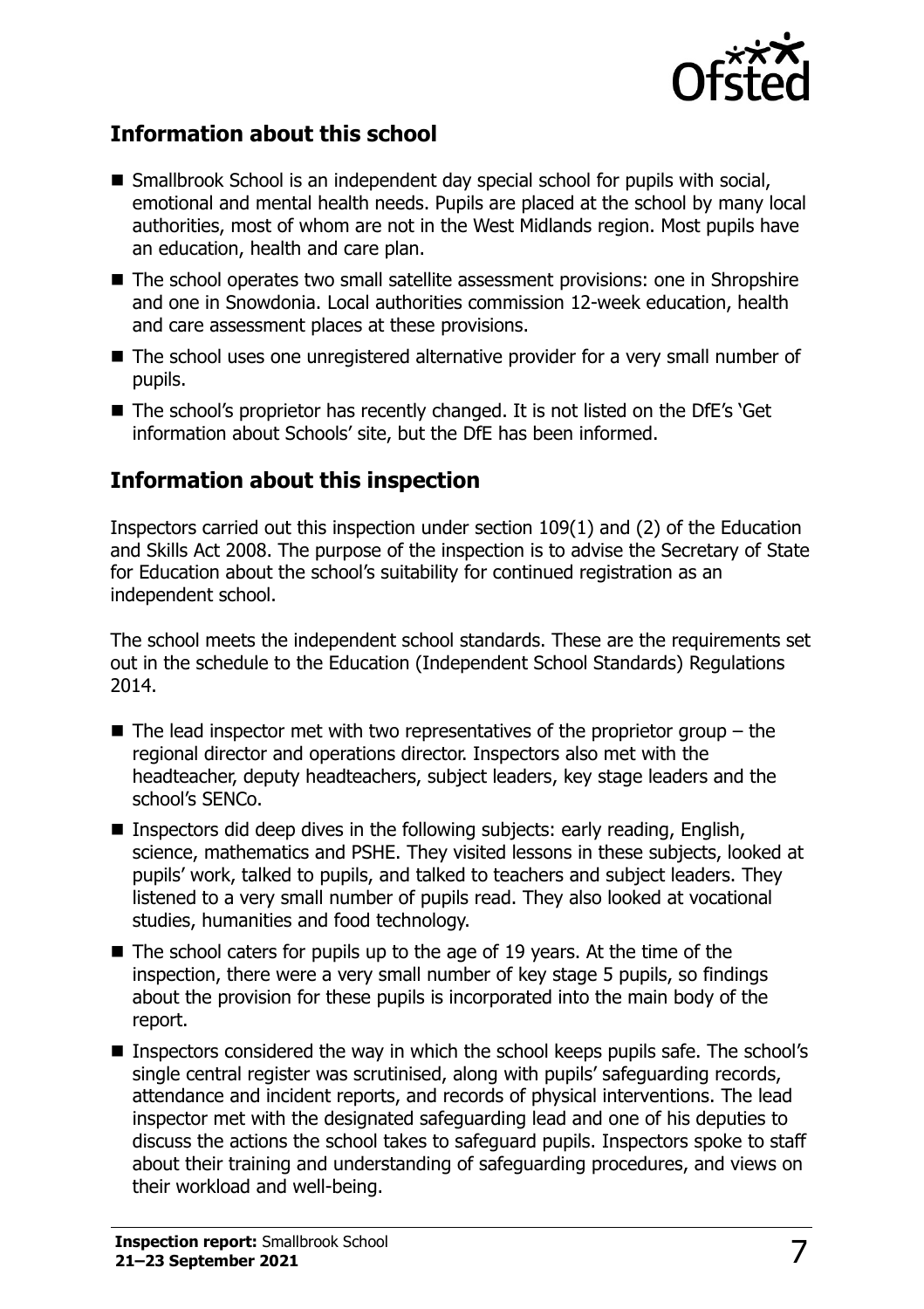

- The lead inspector conducted a tour of the premises, accompanied by the headteacher, to check compliance with the independent school standards. Inspectors spoke to a small number of parents on the telephone to gather their views of the school's work. The lead inspector spoke to a virtual school headteacher on the telephone from one of the placing authorities.
- Inspectors spoke informally to pupils at breaktime and lunchtime.
- The lead inspector visited one of the school's satellite assessment centres, accompanied by the headteacher.
- The lead inspector considered the small number of free-text responses to the online questionnaire, Ofsted Parent View. Due to unforeseen and significant technical difficulties, there were no responses to Ofsted's pupils' survey or survey for staff.

#### **Inspection team**

Deb Jenkins, lead inspector **Her Majesty's Inspector** 

Amanda Clugston **Camarica Clugston** Ofsted Inspector